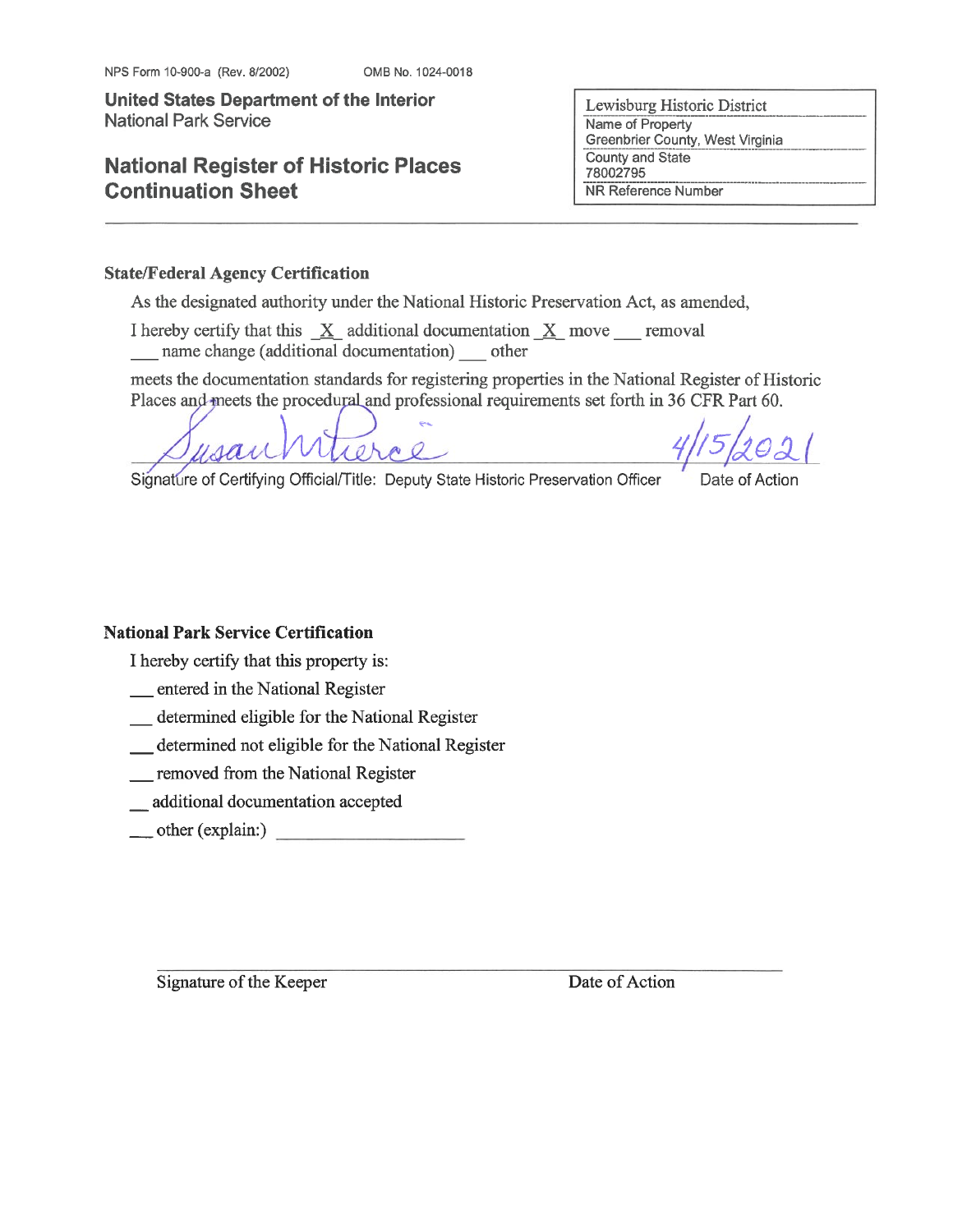# **National Register of Historic Places Continuation Sheet**

| Lewisburg Historic District      |
|----------------------------------|
| Name of Property                 |
| Greenbrier County, West Virginia |
| County and State                 |
| 78002795                         |
| NR Reference Number              |

The Lewisburg Historic District in Lewisburg, Greenbrier County, West Virginia was listed in the National Register of Historic Places on July 7, 1978. The district, which covers approximately 350 acres, has 120 contributing resources that fall within a Period of Significance of 1769-1928 (1928 being the 50-year mark although resources were identified and described up to the year 1977).

The early 1920s home at 200 North Court Street, the Jackson House, was originally classified within the district as an "intrusion" but based on additional documentation and new research, the home should be reclassified as contributing to the Lewisburg Historic District. Additionally, due to threat of demolition in 2021, the home was moved within the district to an adjoining lot (Figure 1) resulting in minimal-to-no loss of integrity.

## *Setting*

The Lewisburg Historic District is a mix of commercial, residential, civic and religious buildings, centered on the historic commercial core along Washington street. North Court is a tree-lined street that runs perpendicular to Washington and residences become more numerous as one moves away from it. The houses and buildings along North Court possess a variety of styles and materials. The grand yet unembellished 1837 Greenbrier County Courthouse dominates the corner of North Court and Randolph and the 1840 Governor Samuel Price House is found at the other end of the street. Setbacks are shallow to moderate with the exception being the Price House which is surrounded by mature trees on a larger lot. Large parking lots for the courthouse and associated civic buildings have developed at the rear of the Greenbrier Courthouse, Jackson House and Samuel Price House.

## *History of the Jackson House*

The Westly Sears kit house at 200 North Court Street (originally 204 North Court Street) is located in the Lewisburg Historic District. Based on information obtained from deeds, tax records, and Sanborn maps the home was constructed between 1920 and 1922. It was built for Henry, a local meat merchant, and Blanche Jackson. The home is situated on Court Street between the 'Greenbrier County Courthouse and Lewis Spring' and the stately Governor Samuel Price Home, both of which are contributing resources in the district and individually listed on the National Register.<sup>1</sup>

The house was identified as the Westly type in 2010 by Rosemary Thornton, author of *Finding the Houses That Sears Built (2004)* and other publications about kit homes. At the request of Lewisburg's Historic Landmarks Commission, Ms. Thornton surveyed the kit homes in Lewisburg. The house is an early version of a Westly and was priced at \$2,392 in the 1928 Sears Modern Homes Catalog. This twostory bungalow of seven rooms was one of the best-selling homes sold by Sears.<sup>2</sup>

Most kit homes are found in railroad towns because the "already cut and fitted" materials were delivered in boxcars. The boxcars were parked on a side rail, and the purchaser had a few days to unload the materials. While Lewisburg is not considered a "railroad town," it has several kit homes from the early

<sup>1</sup> NRHP #73001900 and #75001890, respectively

<sup>2</sup> Rosemary Thornton, "The Wonderful World of Westlys," Sears Modern Homes

[\(http://searshomes.org/index.php/2011/07/02/wonderful-world-of-westlys,](http://searshomes.org/index.php/2011/07/02/wonderful-world-of-westlys) accessed Apr 2021)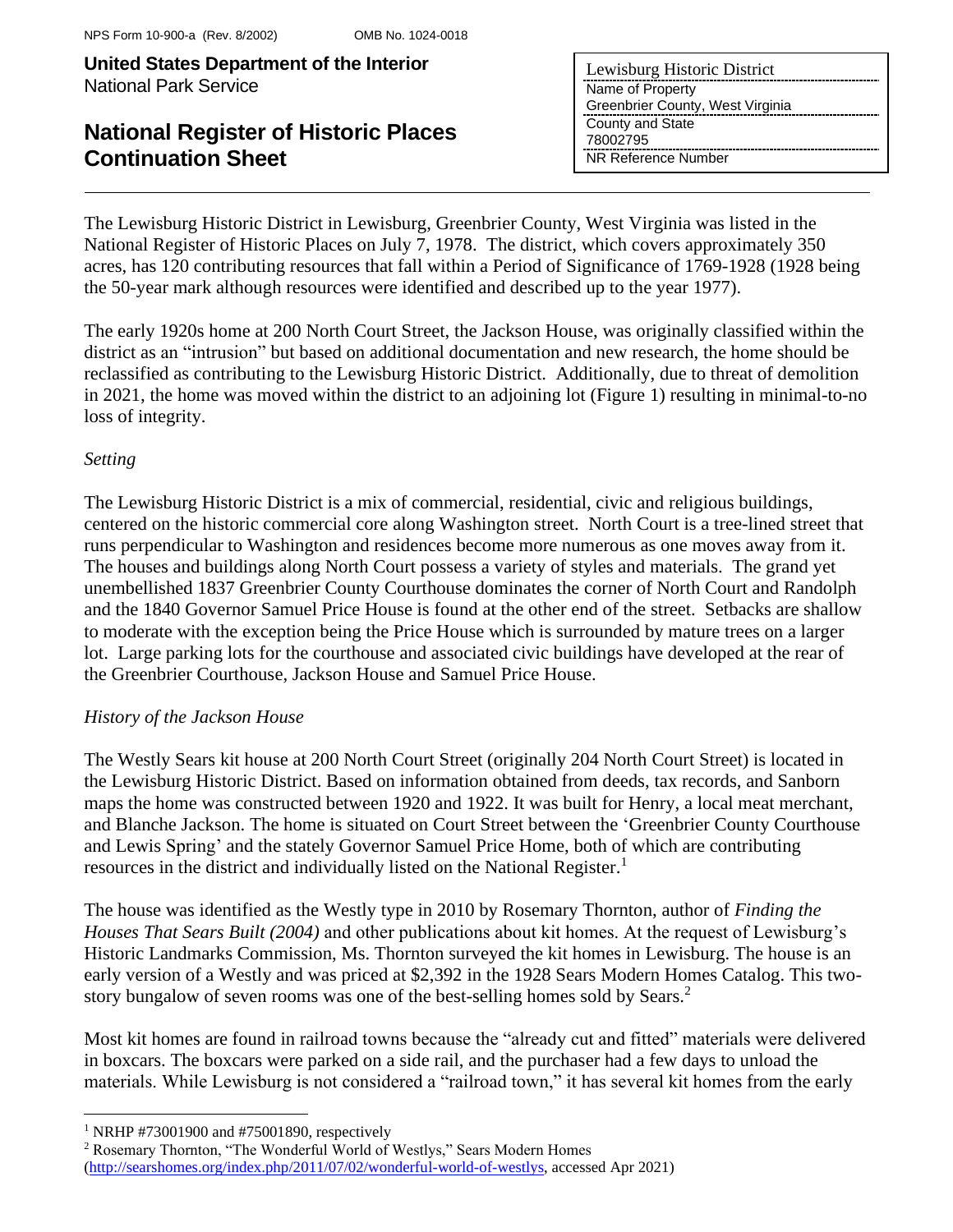# **National Register of Historic Places Continuation Sheet**

| Lewisburg Historic District      |
|----------------------------------|
| Name of Property                 |
| Greenbrier County, West Virginia |
| County and State                 |
| 78002795                         |
| NR Reference Number              |

1900s. Lewisburg had a railroad from 1906 until 1931. The Lewisburg and Ronceverte Railway built a line from the Chesapeake and Ohio Railroad main line in Ronceverte to downtown Lewisburg and offered passenger and freight service. It is plausible that kit homes were delivered in Lewisburg or in Ronceverte, only a few miles away.

In an effort to acquire more property adjacent to the courthouse for a new jail, the Greenbrier County Court (now Greenbrier County Commission) bought the Jackson House in 1941. After the purchase, the County Commission rented it as a residence for jailers and other law enforcement officers. Ernest Wade and other law enforcement officers would live there until the 1960s. When the old jail burned, the Department of Welfare used the building for offices. In the early 1970s the building was leased to West Virginia University Extension Service. Most recently, it has been a temporary office for the Greenbrier County Sheriff.

#### *Moving the Jackson House*

Due to threat of demolition, the Jackson House was purchased in 2020 with the intent to move it to the adjacent vacant lot immediately to the northeast on North Court (Figure 1). In March 2021, the home was lifted and moved to the new location (Photos 2 and 3). The original orientation and setback are retained and the home is still in close proximity to the Courthouse and Price home.

#### *Integrity*

The home possesses good integrity. Despite it varied uses, Lewisburg's Westly is distinguished by the fact that few alterations have been made to the house. Except for large parking lots that are encroaching at the rear of the property, the setting is largely unchanged and the building's relationship with the Courthouse can still be inferred due to its continued presence on North Court. The original floor plan has not been altered, and nearly all of the original materials are intact. The house has the original windows and exterior doors. It has all the original interior woodwork, doors, hardwood floors, and plaster walls and ceilings.

Around 2017, the County Commission covered the exterior original wooden clapboard siding with vinyl. An examination by Lewisburg's Historic Landmarks Commission found the wood siding to be in good shape underneath and recommended it be scraped and repainted.<sup>3</sup>

Alterations to the house include a windbreak on the front porch and a small porch at the rear of the house. Most Westlys had railings in front of the front dormer. The builder of Lewisburg's Westly may have omitted it when it was originally built because the area in front of the dormer was prone to leakage and enclosing the space was one way to solve that problem.<sup>4</sup>

The Jackson House would also meet Criterion Consideration B; as an intact Sears kit home, the Jackson House is primarily significant for its architecture and as an example of evolving building trends within the district.

<sup>&</sup>lt;sup>3</sup> The new owner plans on a full restoration and will remove the vinyl siding.

<sup>4</sup> Rosemary Thornton, "The Wonderful World of Westlys."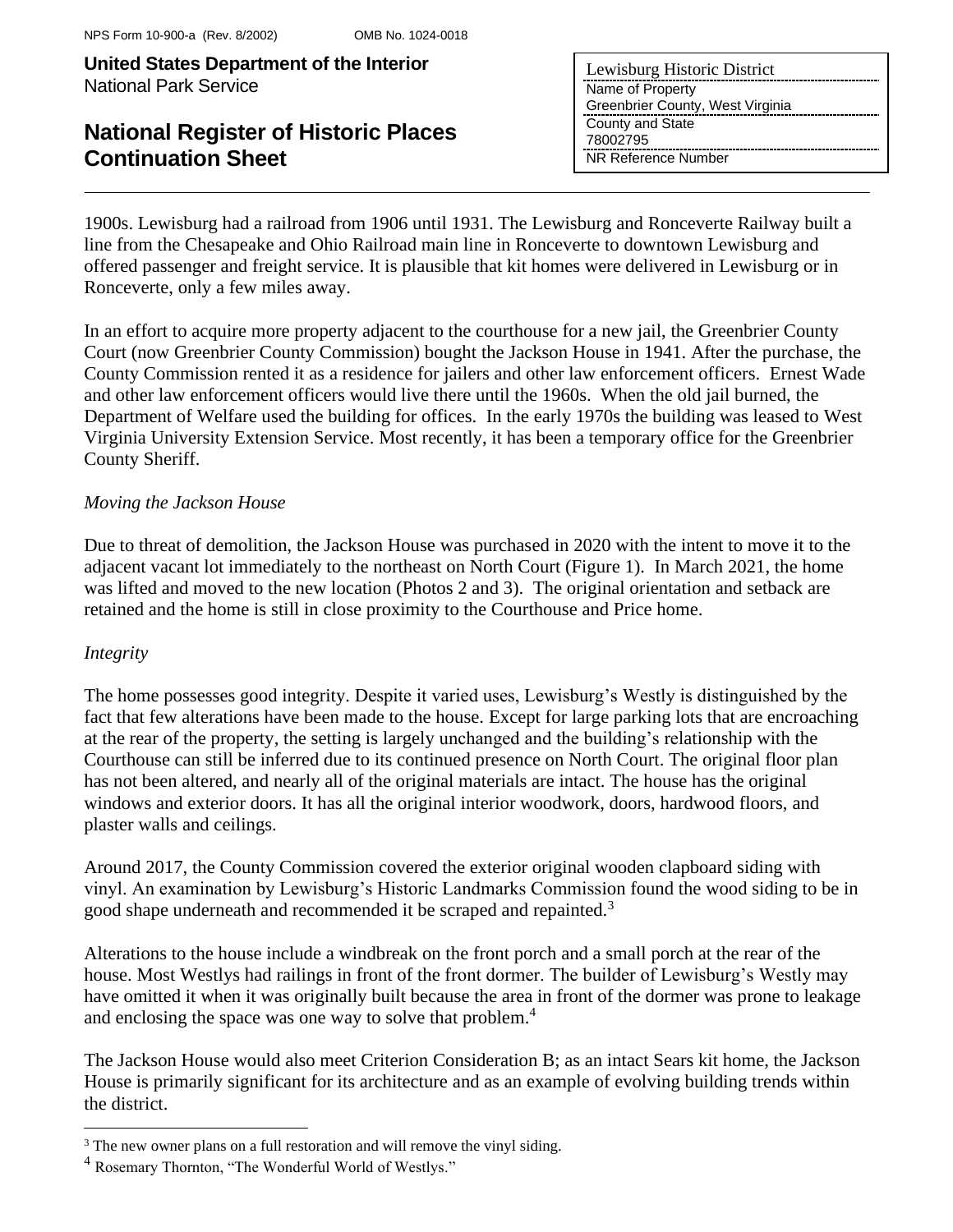## **National Register of Historic Places Continuation Sheet**

Lewisburg Historic District Name of Property Greenbrier County, West Virginia County and State 78002795 NR Reference Number



Jackson House Sketch Map Lewisburg Historic District 200 North Court Street, Lewisburg, Greenbrier County WV

- $\uparrow$ photo vantage points
- ----- original footprint

Note: not to scale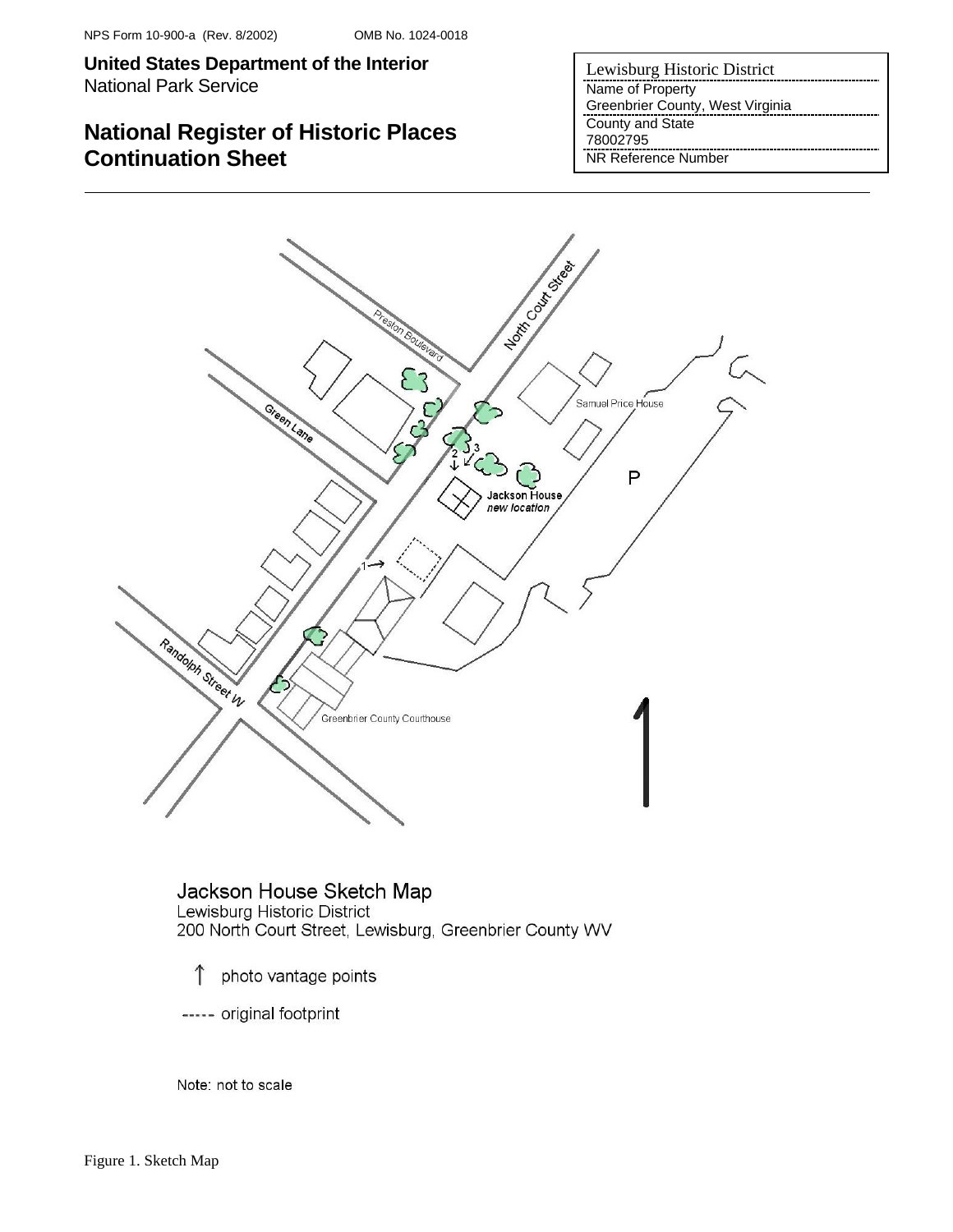## **National Register of Historic Places Continuation Sheet**

Lewisburg Historic District Name of Property Greenbrier County, West Virginia County and State 78002795 NR Reference Number



Photo 1: The Jackson House prior to the move, December 2020, courtesy of William "Skip" Deegans



Photo 2: The Jackson House mid-move, March 2021, courtesy of William "Skip" Deegans